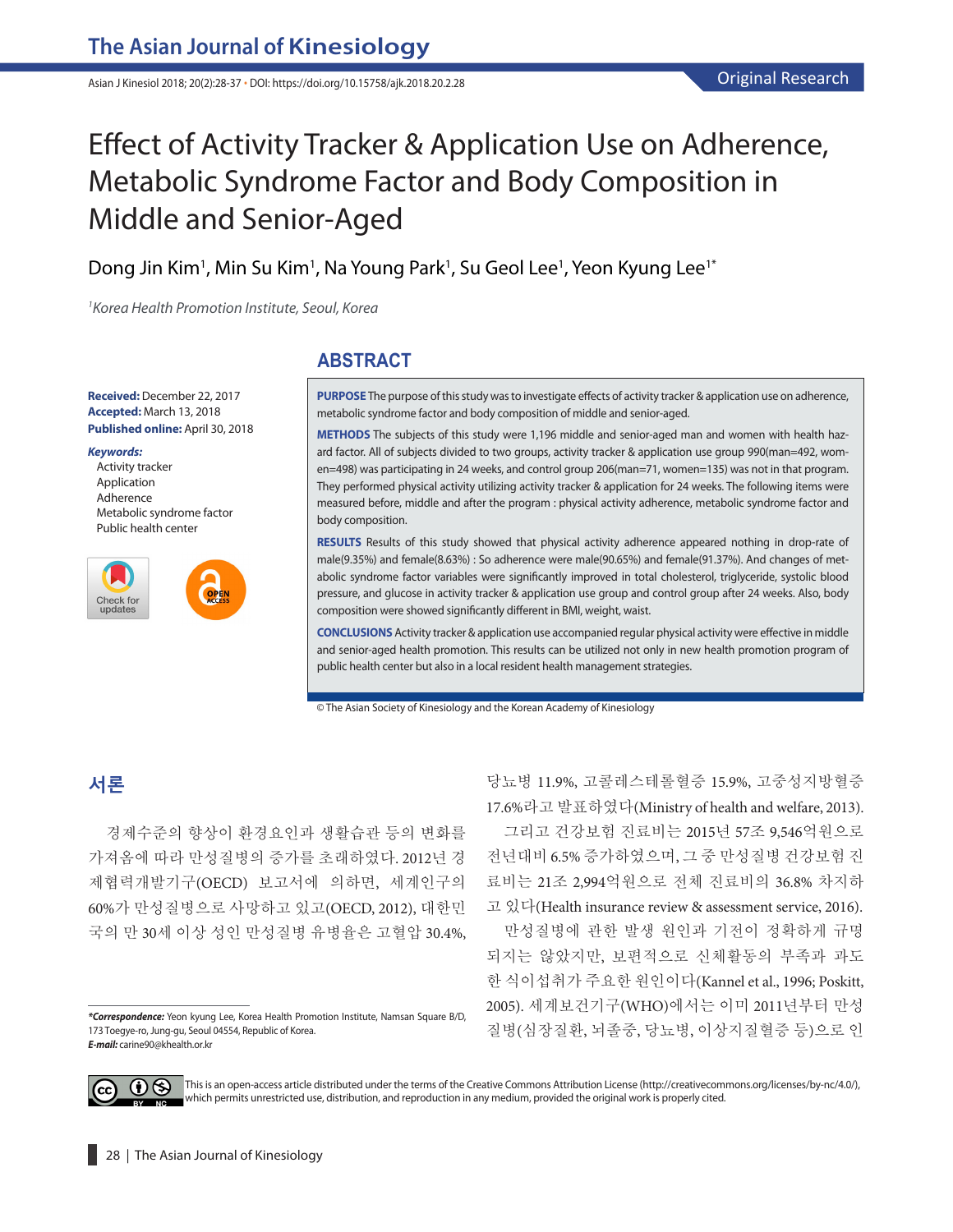한 조기사망의 80% 정도는 금연, 규칙적인 운동, 건강한 식생활습관 등의 일상 생활습관 개선을 통하여 예방이 가 능하다고 하였다(WHO, 2011). 규칙적인 신체활동은 비 만을 예방하고 심혈관질환 발병율과 사망 위험을 줄이며 주당 1,000kcal 가량의 신체활동 혹은 약 1 MET 정도의 심 폐체력 증가는 인간의 사망률을 20%나 감소시킨다(Myers et al., 2003)고 하였고, 활동량 증가에 따른 체중감소는 고혈압, 당뇨병 및 고지혈증과 같은 만성질환을 예방하 고 개선하는데 아주 효과적이라고 보고하였다(Orzano & Scott, 2004). 이러한 신체활동의 긍정적인 연구결과에도 불구하고, 여전히 신체활동 실천율은 저조하고 과체중 및 비만과 대사증후군 유병률은 지속적인 증가추세를 보이 고 있다. Han(2016)은 대한민국 전국 254개 시/군/구 약 22 만 명의 성인 대상으로 조사한 '2014년 지역사회 건강조 사'에서 하루 30분 이상 걷기를 주 5일 이상 실천하는 사 람은 2008년 50.6%에서 2012년 40.8%, 2014년에는 37.5%로 감소 추세이고, 국민의 생활체육참여 및 국민체력 실태 조사에서도 국민의 35.9%만이 규칙적인 운동을 실천하고 있으며 젊은 세대의 경우에는 '운동을 전혀 하지 않는' 여성의 비율이 20대는 67.3%, 30대는 63.1%에 이르고, 남 성의 경우에도 20대 50.0%, 30대 48.4%로 매우 높게 나타 나 "신체활동 실천율 증가"에 대한 부분이 중요한 문제 라고 언급하였다.

선행연구를 살펴보면 신체활동을 촉진시키기 위한 많 은 연구들이 수행되었는데, Carron et al.(2003)은 환경 촉 진물, 운동시설 접근 용이성에 대한 지각, 그리고 운동시 설에 대한 실제적 접근 가능성 등의 물리 관경적 요인이 신체활동 촉진에 유의한 영향을 미친다고 하였다. 또한 자가 점검(self-monitoring), 행동적 목표설정, 신체활동 증 가를 위한 자극 및 보상과 같은 변인들과 밀접한 관계가 있다고 하였다(Vicki et al., 2011). 최근에는 동작가속도계 (accelerometer)와 같은 기기를 활용하여 거리와 속도측 정 및 그에 따른 에너지소비량과 활동정도를 산출하여 신체활동에 대한 질적, 양적인 정보를 제공하고 있다. 이 는 동작가속도계가 걸음수를 측정하는 도구뿐만 아니라, 자가 모니터링(self-monitoring) 기능을 통해 신체활동을 촉진시키는 동기유발 도구의 의미가 있다(Gwon & Rhee, 20104).

현대사회는 네트워크를 중심으로 하는 컴퓨터 매개 통 신(Computer Mediated Communication) 플랫폼에 의해 사 회문화가 형성되어 있다. 특히 시간과 공간의 제약을 받 지 않으면서 다양한 형태로 데이터를 입출력할 수 있는 네트워크는 언제/어디서든지, 어느 누구와도 의사소통을 할 수 있다(Kim et al, 2011). 이러한 플랫폼의 장점을 활용 하여 동작가속도계 외에 블루투스 기능이 탑재된 활동량 계(activity tracker)와 스마트 기반 앱(APP)을 활용하여 신 체활동 걸음수, 이동거리, 활동소비량, 그리고 활동강도 등을 관리하는 것은 매우 효과적일 수 있다. 최근 지역 보 건소에서는 국가건강검진 결과를 활용한 건강관리 사업 을 오프라인으로 실시하고 있으나, 대면상담을 위한 방문 의 번거로움 등으로 참여희망자 중 약 7%만 서비스를 이 용하고 있는 실정이다(Khealth, 2016).

한편, 방송통신위원회에서는 2011년 11월 대한민국의 스마트폰 사용자수는 20,000천명을 넘어섰고 2016년 12 월 기준 46,000천명이라고 발표하였다(Ministry of Science, ICT and Future Planning, 2017). 사실 활동량계와 스마트폰 은 항상 몸에 지니고 다니는 특성으로 인하여 자신의 신 체활동 정도를 확인하는 장치로서 매우 유용한데, Jung et al.(2016)의 아동/청소년의 활동량계 사용에 대한 선호도 조사, 초등학생이 모바일 웹을 활용한 자가건강관리의 효 과(Lee et al, 2015) 및 스마트 폰을 사용하여 대학생 신체 활동량 증가(Kim, 2012) 등을 보고한 선행연구에서 확인 할 수 있다. 그리고 '2016 피트니스 트렌드 보고서'에 서 웨어러블 테크놀로지(Wearable Technology)가 1위를 차 지하였는데, 이러한 결과는 활동량계와 스마트 폰 앱으로 자신의 신체활동을 모니터링하고 개인에 맞는 운동프로 그램을 설정할 수 있도록 도와주는 기술이 큰 인기를 끌 고 있다는 것을 증명하고 있다(Thompson, 2014).

앞에서도 언급했듯이 대한민국 국민의 신체활동 실천 율은 점차적으로 감소하고 있으며, 과체중 및 비만과 대 사증후군 유병률은 지속적인 증가추세를 보이고 있다. 이 처럼 건강위험 예방차원에서 신체활동 참여를 촉진시키 기 위한 효과적인 중재(intervention)방안이 필요한 시점 에 활동량계와 스마트 기반 앱 활용은 바쁜 일상생활 속 에서 자가 건강관리가 어려운 30~50대의 중장년층에게 매우 중요한 중재방안이 될 수 있다. 또한 지역사회 보건 소의 새로운 건강관리 방안과 전략으로 확대하는데도 의 미가 있을 것이다.

따라서 본 연구는 시간과 공간의 제약이 없는 활동량 계와 스마트 기반 앱을 활용하였을 때, 신체활동 지속도 와 만성질환과 관련이 있는 대사증후군 위험요인 및 신체 조성에 어떠한 영향을 미치는지를 조사하고 나아가 이미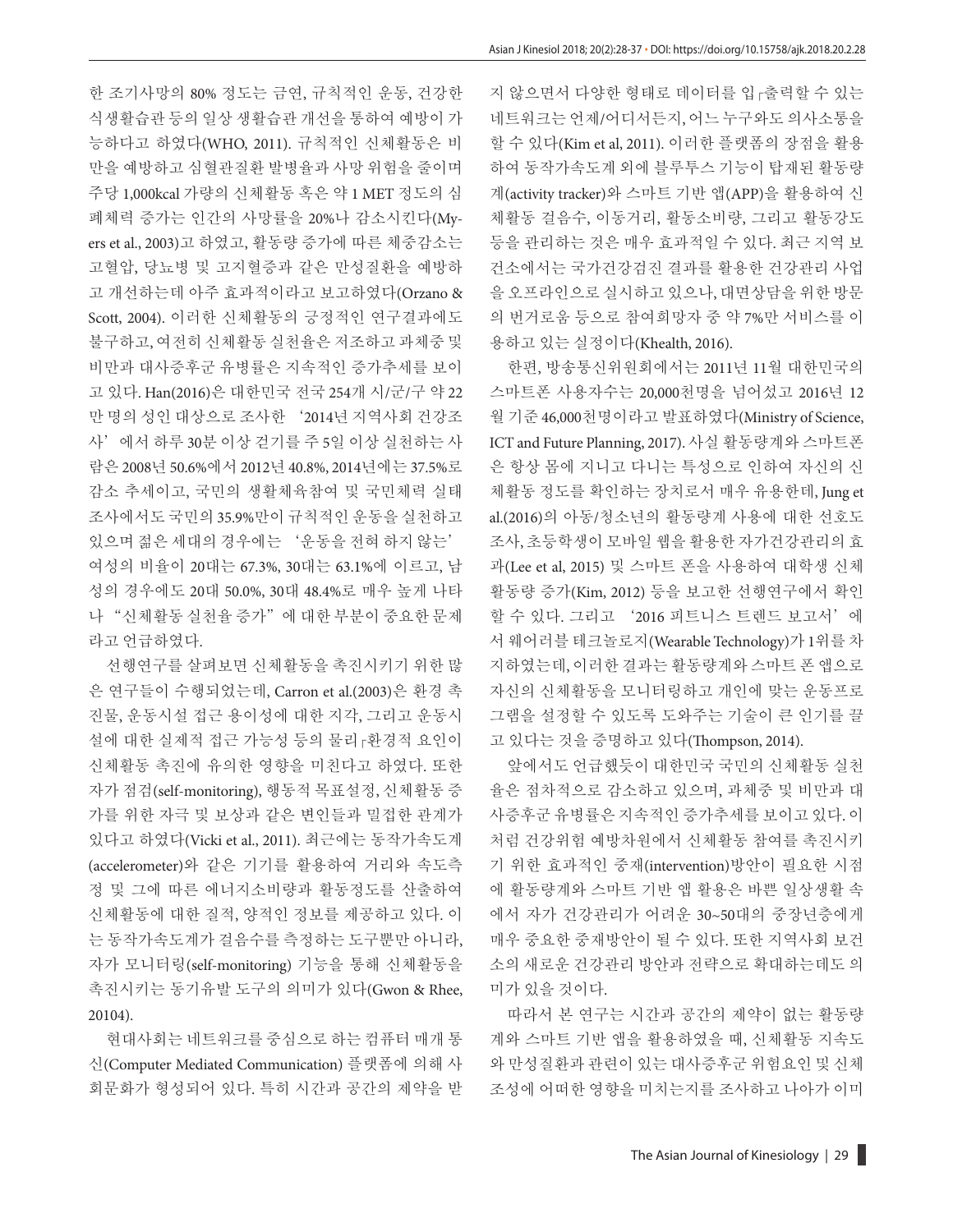검증된 보건소 오프라인 건강관리서비스와의 비열등성 비교를 확인해 보는데 그 목적이 있다.

## **연구 방법**

#### **연구대상**

연구대상은 전국 소재 10개 보건소 협조 하에 대상증 후군 위험요인이 1개 이상인 성인 1,000명(남자 494명, 여 자 506명)으로 스마트폰을 소지하고 있는 사람들로 제한 하였다. 연구에 참여하기 전 연구목적과 내용에 관하여 충분히 설명하였고, LS Band 2-230 활동량계(Healthmax, Korea) 제공과 스마트폰에 앱을 설치한 후, 사용방법에 대한 교육을 실시하였다. 그러나 총 인원 중 10명(남성 2 명, 여성 8명)은 12주 후 중간검사 기간에 검사 미참여로 인하여 연구대상에서 제외되어 총 대상자는 990명(남성 492명, 여성 498명)으로 하였다. 그리고 기존 보건소 건강 관리사업과의 효과를 비교 평가를 위하여 유사한 조건의 대조군을 선정하였다. 대조군은 10개 보건소 중 효과가 검증된 내소형 건강원스톱서비스 등의 건강관리서비스 (Kim & Lee, 2012)를 제공받고 있는 3개소 276명으로 선정 하였으며 사전검사, 12주 후 중간검사 및 최종 24주 후까 지 검사를 받은 206(남성 71명, 여성 135명)명을 최종 대상 자로 선정하였다. 연구대상자의 신체적 특성은 <Table 1> 과 같다.

#### **실험설계 및 절차**

본 연구의 목적을 달성하기 위하여 참여대상자는 사전 에 혈액검사와 신체검사 및 허리둘레를 측정하고 12주 후 에 사전검사와 동일한 항목을 동일 시간대에 중간측정하 며 마지막으로 24주 후에 중간검사와 동일하게 재측정하 여 총 3회의 측정을 진행하였다. 실험설계 및 절차는 <Figure 1>과 같다.

#### **허리둘레 및 혈압검사**

대상자의 허리둘레는 2010년에 수행된 제6차 한국인 인체치수 조사사업(Size Korea)에서 제시한 방법을 사용 하여 대상자 배꼽을 지나는 높이에서 측정하였다. 그리 고 혈압은 BPBIO320S 자동혈압기(Inbody, Korea)를 사용 하여 수축기혈압(systolic pressure, ㎜Hg)과 이완기혈압 (diastolic pressure, ㎜Hg)을 측정하였다.

| Group                       | Height<br>(cm) | Weight (kg)     | Age<br>(yr)  | <b>BMI</b><br>(kq/m <sup>2</sup> ) |
|-----------------------------|----------------|-----------------|--------------|------------------------------------|
| G1<br>$(n=990)$             | $165.6 + 8.5$  | $70.9 \pm 12.8$ | $44.7 + 8.2$ | $25.7 + 3.3$                       |
| G <sub>2</sub><br>$(n=206)$ | $163.3 + 8.4$  | $67.4 \pm 12.4$ | $44.7 + 8.9$ | $25.2 + 3.5$                       |

#### **혈액검사**

혈액검사는 현장검사 장비인 Samsung LABGEO PT10(Samsung Electronics, Suwon, Korea)을 사용하여 혈장 및 혈청뿐만 아니라, 전혈 검체로 임상화학분석검사를 실시하였다. Jung et al.(2013)에 의하면 Samsung LABGEO PT10은 임상화학 현장검사 장비로 수행평가 검증이 완 료된 신뢰할 수 있는 장비이다. 대상자의 손가락에서 검 체 70uL을 10분간 상온화 된 카트리지에 주입하고 검사장 비 도어에 삽입하여 7분 후 총 콜레스테롤(TC), 중성지방 (TG), 공복혈당, 고밀도지단백-콜레스테롤(HDL-C)을 확 인하였다.

#### **신체조성 검사**

대상자의 신체계측을 측정하기 위하여 생체전기 임피



**Figure 1.** Experimental design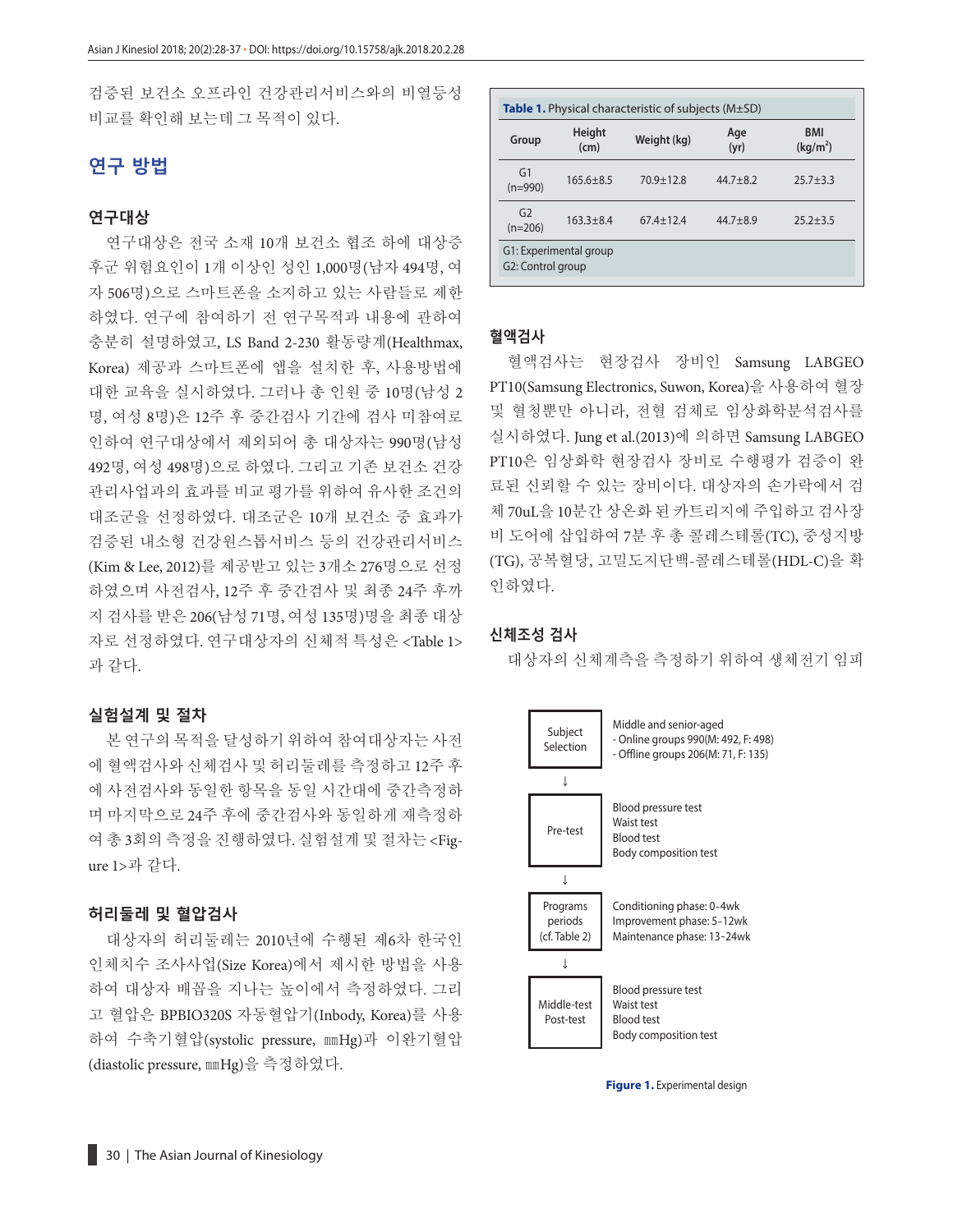던스 검사(bioeletrical impedance analysis) 장비(Inbody 370, Inbody, Korea)을 이용하였다. 검사방법은 대상자가 양발 을 기기 받침대 발바닥 모양에 맞춰 올라 선 후 양손으로 손잡이를 잡으면 체중, 근육량, 체지방량 등이 자동으로 측정되도록 하였다. 검사기는 인체에 무해한 고주파수 (500~800KHz)를 전도시켜 지방조직과 비지방조직의 전 기저항 차이를 이용하여 지방량이나 근육량, 수분량 등을 추적할 수 있는 장비이다.

#### **스마트 기반 모바일 헬스케어 앱**

본 연구에서 사용된 스마트 기반 모바일 헬스케어 앱 은 Kim et al.(2010)이 개발한 "웹 기반 개인운동처방 시 스템"의 출력정보를 일반인들이 손쉽게 확인할 수 있도 록 모바일 환경으로 재구성하였다. 그리고 개인의 신체 활동량 정보는 활동량계에서 앱으로 자동 연동되어 스마 트폰에서 활동량 정보를 실시간으로 확인할 수 있도록 하 였고, 그 외 운동일기 형식으로 별도 수행한 운동내역(유 산소 or 저항성운동)을 입력하여 활동량 누적정보를 통계 데이터로 제공하였다. 또한 평상시 식사 때마다 섭취하 는 식단을 사진 혹은 텍스트 형식으로 앱에 입력하고 각 음식에 대한 양을 단위로 입력할 수 있도록 구성하였다.

한편, 프로그램 언어는 JSP와 Oracle 및 JAVA기반으로 설계하여 '모바일 앱 기반 서비스' 로 제공하였다. 그리 고 자가 건강관리 및 코칭서비스를 위해 스마트 기반 앱 과 연동되는 '관리자 웹 시스템'을 추가 구성하였으며 DB 파일은 사용자정보, 상담정보, 건강콘텐츠정보, 서비 스정보, 신체계측정보 등 5개 분야의 180개 테이블로, 마 지막 푸시(push), 건강포인트, 랭킹 등을 자동화 모듈 서비 스로 구성하였다.

#### **신체활동 목표처방 및 상담시스템**

신체활동 목표처방은 미국스포츠의학회(american college of sports medicine)에서 제시한 일일 신체활동 소모 칼로리 기준에 의해(ACSM, 2006) 주간 소비칼로리를 제 시하였다. 그리고 매우 우수한 체력일지라도 운동강도 는 최대심박수의 70%는 넘지 않도록 하여, Ainsworth et al.(2000)이 발표한 "인체의 에너지 소비량 분류에 따른 신체활동 분류표"의 분당 칼로리(㎉/min)를 활용하여 운동종목 별 활동시간과 활동목표 등을 제공하였다. 또 한, 대상자들이 직접 보고 동작을 할 수 있도록 운동종목 을 동영상으로 제작하여 접근성을 쉽게 하였고, 운동전문

가가 대상자 개인별 신체활동 이력확인을 통하여 중간에 점증적으로 새로운 목표활동을 제공하였다. 목표심박수 는 안정시심박수를 활용한 예비심박수 공식을 활용하였 다(Karvonen & Mustala, 1957).

#### **신체활동 지속도 확인**

신체활동 지속도는 특정 개인이 운동 혹은 신체활동에 직접 참가하여 그 활동을 정규적으로 행하는 것으로 조작 적 정의하였다. 미국스포츠의학회의 지침에 의하면 성인 들의 정규적인 운동참여는 가능하면 매일, 중증도 강도의 신체활동을 30분 이상 하는 경우로 권고하고 있다(ACSM, 2006). 그러나 본 연구의 대상은 정상군이 아닌 건강위험 군이기 때문에 운동지속도는 최소 주 3회, 30분 이상으로 초기세팅을 하였고 개인마다 실행한 신체활동량은 스마 트 기반 모바일 헬스케어 앱에 자동 입력되어 모니터링 되도록 하였으며, Khealth(2016)에서 적용한 중도탈락 기 준에 의하여 2주 이상 활동데이터가 업데이트 되지 않으 면 신체활동 지속여부 의사가 없는 것으로 간주하여 자동 탈락으로 처리하였다.

#### **자료처리**

본 연구의 본 연구에서 측정된 자료는 SPSS 22.0 package(IBM, USA)를 이용하였다. 참여대상자의 신체활동 지 속도는 카이제곱을 이용하여 분석하였으며, 활동량계와 스마트 기반 앱 활용 유무에 따른 평균차이 검증과 상호 작용을 확인하기 위하여 이원 반복측정 분산분석(Twoway repeated measured ANOVA)을 실시하였고, 구체적인 시기 간 변화에 대한 효과를 알아보기 위하여 사후검증 (Scheé)을 실시하였다. 모든 결과는 평균과 표준편차를 표시하였으며, 유의한 차이가 있는 모든 통계치의 검증을 위한 유의수준(signicance level)은 α=.05로 하였다.

|                  | <b>Online Group</b> |         |       |  |
|------------------|---------------------|---------|-------|--|
| <b>Variables</b> | Male                | Female  | Sig   |  |
|                  | 46                  | 43      |       |  |
| $drop-rate(\%)$  | (9.35)              | (8.63)  |       |  |
|                  | 446                 | 455     | < 694 |  |
| adherence(%)     | (90.65)             | (91.37) |       |  |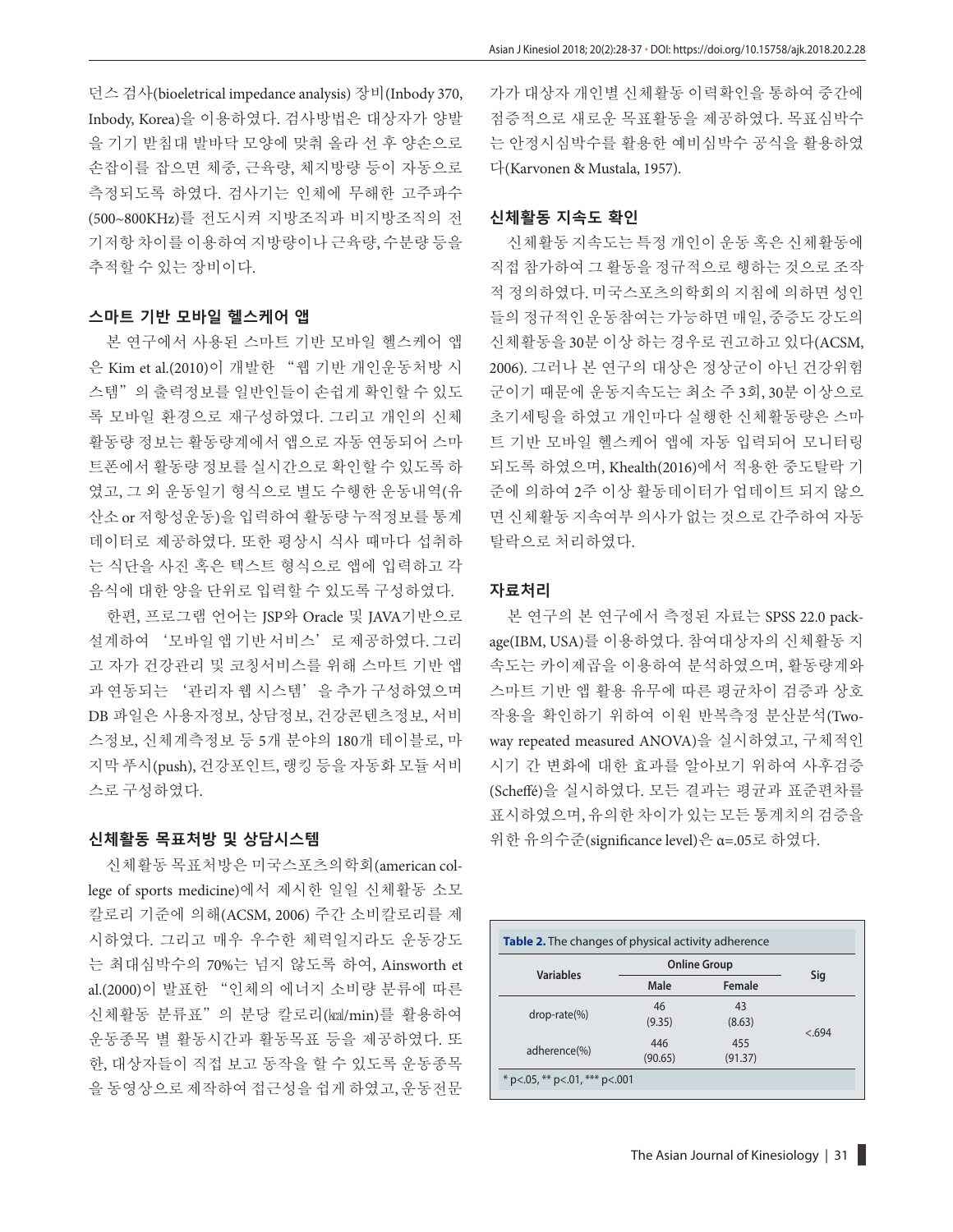| Variable             |                | <b>Base line</b>     | Week 12              | Week 24             | F-value |       |       |                          | Post-hoc                |
|----------------------|----------------|----------------------|----------------------|---------------------|---------|-------|-------|--------------------------|-------------------------|
|                      | Group          |                      |                      |                     | T       | G     | TxG   | Significance             |                         |
| TC (mg/dL)           | G1             | $190.00(\pm 37.75)$  | $185.02(\pm 37.03)$  | $187.55(\pm 35.56)$ | 7.591   | 4.802 | 2.233 | $T: 001***$<br>$G: 029*$ | b < a<br>c <sub>a</sub> |
|                      | G <sub>2</sub> | $185.26(\pm 33.53)$  | $181.24(\pm 39.45)$  | $179.85(\pm 36.64)$ |         |       |       | TxG: 206                 |                         |
| TG (mg/dL)           | G1             | $171.14(\pm 95.12)$  | $168.53(\pm 101.73)$ | 163.02(±94.37)      | 6.041   | 0.384 | 3.498 | $T: 002***$              | b < a<br>c <sub>a</sub> |
|                      | G <sub>2</sub> | $175.52(\pm 102.01)$ | 153.84(±93.44)       | $161.91(\pm 86.05)$ |         |       |       | G: 535<br>TxG: 031*      |                         |
| HDL-C<br>(mq/dL)     | G1             | $50.32(\pm 11.26)$   | $51.15(\pm 11.66)$   | $51.80(\pm 11.73)$  | 1.880   | 0.424 | 3.014 | T: 153                   |                         |
|                      | G <sub>2</sub> | $50.67(\pm 10.33)$   | $50.58(\pm 10.49)$   | $50.49(\pm 9.32)$   |         |       |       | G: 515<br>$TxG: 049*$    |                         |
| LDL-C<br>(mq/dL)     | G1             | $100.78(\pm 36.53)$  | $100.25(\pm 36.51)$  | $103.31(\pm 34.01)$ | 4.193   | 2.264 | 1.835 | $T: 015*$                | b < a<br>c <sub>a</sub> |
|                      | G <sub>2</sub> | $101.31(\pm 31.58)$  | $99.26(\pm 32.32)$   | $98.03(\pm 32.82)$  |         |       |       | G: 133<br>TxG: 160       |                         |
| Glucose<br>(mq/dL)   | G <sub>1</sub> | $103.27(\pm 12.12)$  | $106.57(\pm 16.44)$  | $105.51(\pm 12.91)$ | 13.363  | 0.153 | 3.007 | $T:000***$               | b < a<br>c <sub>a</sub> |
|                      | G <sub>2</sub> | $103.65(\pm 14.16)$  | $104.66(\pm 15.18)$  | $105.97(\pm 15.92)$ |         |       |       | G: 695<br>TxG: 050       |                         |
| <b>SBP</b><br>(mmHq) | G1             | $128.35(\pm 14.69)$  | $127.04(\pm 14.29)$  | $125.82(\pm 13.57)$ | 3.093   | 5.984 | 4.347 | $T: 046*$                | c <sub>a</sub>          |
|                      | G <sub>2</sub> | $124.42(\pm 15.89)$  | $125.00(\pm 14.51)$  | $124.68(\pm 14.50)$ |         |       |       | $G: 015*$<br>$TxG: 013*$ |                         |
| <b>DBP</b><br>(mmHq) | G1             | $83.00(\pm 10.34)$   | $82.67(\pm 10.23)$   | $82.15(\pm 10.12)$  | 1.510   |       |       | T: 221                   |                         |
|                      | G <sub>2</sub> | $80.92(\pm 10.86)$   | $80.25(\pm 10.12)$   | $80.61(\pm 9.82)$   |         |       | 8.580 | 0.985                    | $G: 003**$<br>TxG: 374  |

\* p<.05, \*\* p<.01, \*\*\* p<.001

## **결 과**

#### **신체활동 지속도 변화**

<Table 2>에서 보는 바와 같이, 24주 동안의 활동량계 와 스마트 기반 앱 이용에 따른 신체활동 지속도는 남자 가 492명에서 446명으로 46명(9.35%)의 탈락자를 제외 한 90.65%를 보였고, 여자는 498명에서 455명으로 43명 (8.63%)의 탈락자를 제외한 91.37%를 보였다. 남자와 여 자의 성별 간 카이제곱 결과에서 유의한 차이는 나타나 지 않았다.

#### **대사증후군 위험요인 변화**

<Table 3>에서 보는 바와 같이, 대사증후군 위험요인은 24주 동안 활동량계와 스마트 기반 앱 이용에 따라 다양 한 결과를 보였다. 우선 총 콜레스테롤(TC)는 시간에 있 어서 유의한(F=7.591, p=0.001) 차이를 보였고, 그룹 간에 도 유의한(F=4.802, p=0.029) 차이가 나타났으나, 상호작 용에서는 차이(F=2.233, p=0.206)가 나타나지 않았다. 그 리고 시기 간 변화에 대한 사후분석 결과는 12주, 24주 후 에 유의한 차이가 나타났고, 12주에서 24주 사이에는 유 의한 차이가 없었다. 수축기혈압(SBP)은 시간에 있어 유 의한(F=3.093, p=0.046) 차이가 나타났고 그룹 간에도 유 의한(F=5.984, p=0.015) 차이를 보였으며 상호작용 역시 유의한(F=4.347, p=0.013) 차이가 나타났다. 시기 간 변화 에 대한 사후분석 결과는 24주 후에만 유의한 차이가 나 타났다.

 그리고 고밀도지단백 콜레스테롤(HDL-C)은 시간에 있 어 유의한(F=1.880, p=0.153) 차이가 없었고 그룹 간에도 유의한(F=0.424, p=0.515) 차이가 없었으나 상호작용에서 는 유의한(F=3.014, p=0.049) 차이가 나타났다. 중성지방 (TG)는 시간에 있어서 유의한(F=6.041, p=0.002) 차이를 보였고 그룹 간에는 유의한(F=0.384, p=0.535) 차이가 없 었으며 상호작용에서는 유의한(F=3.498, p=0.031) 차이가 나타났다. 시기 간 변화에 대한 사후분석 결과는 12주, 24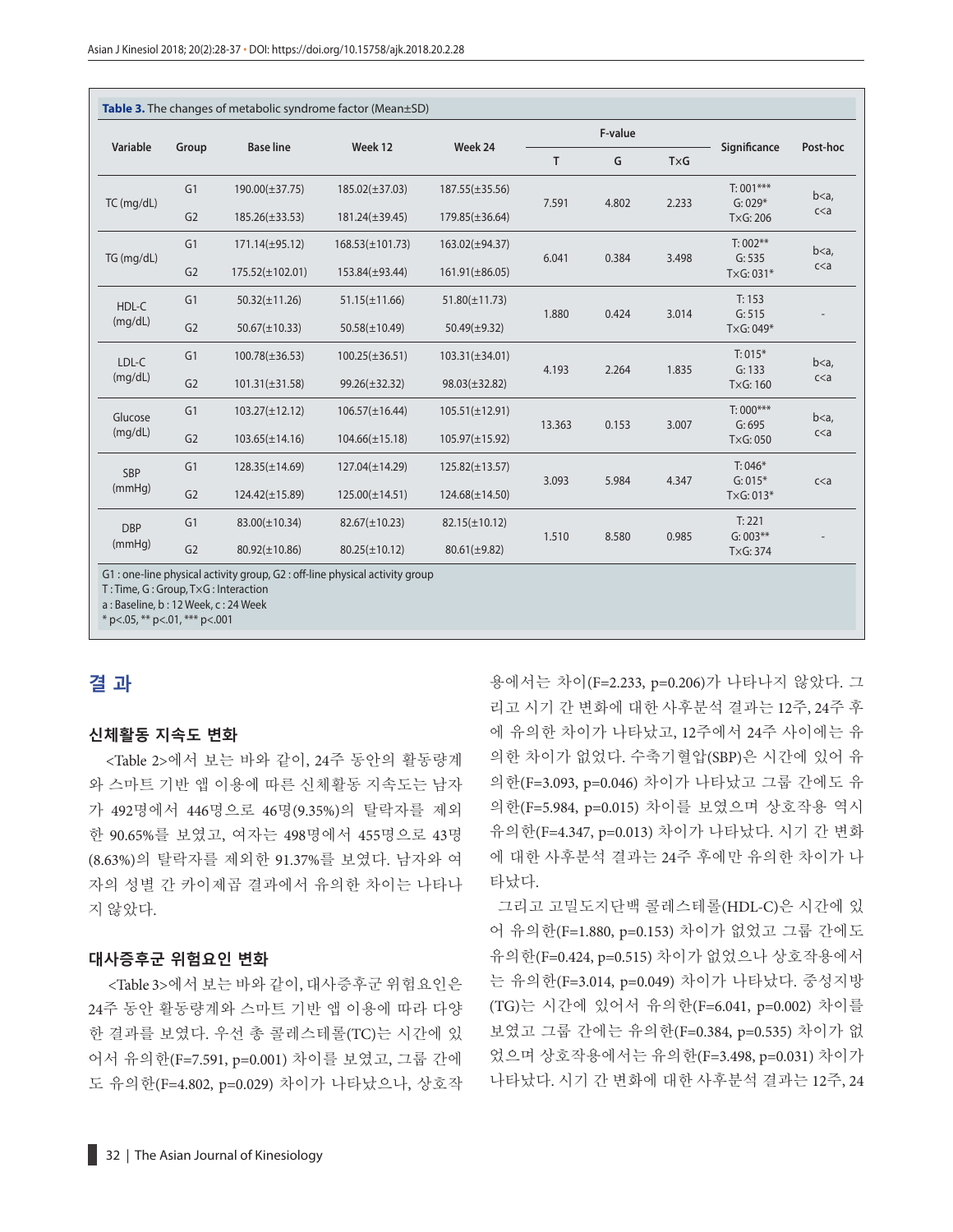|                                                                                                                   |                |                    |                                                                            |                    | F-value |        |       |                         |                             |           |
|-------------------------------------------------------------------------------------------------------------------|----------------|--------------------|----------------------------------------------------------------------------|--------------------|---------|--------|-------|-------------------------|-----------------------------|-----------|
| Variable                                                                                                          | Group          | <b>Base line</b>   | Week 12                                                                    | Week 24            | T       | G      | TxG   | Significance            | Post-hoc                    |           |
| <b>BMI</b>                                                                                                        | G <sub>1</sub> | $25.71(\pm 3.33)$  | $25.66(\pm 3.26)$                                                          | $25.63(\pm 3.31)$  | 4.270   |        | 0.767 | $T: 014*$               | $b < a$ ,<br>c <sub>a</sub> |           |
|                                                                                                                   | G <sub>2</sub> | $25.20(\pm 3.47)$  | $25.05(\pm 3.25)$                                                          | $25.02(\pm 3.42)$  |         | 5.189  |       | $G: 023*$<br>TxG: 464   |                             |           |
| Weight                                                                                                            | G <sub>1</sub> | $70.86(\pm 12.82)$ | $70.75(\pm 12.75)$                                                         | $70.63(\pm 12.82)$ |         |        |       | $T: 003***$             | c < a                       |           |
| (kg)                                                                                                              | G <sub>2</sub> | $67.44(\pm 12.41)$ | $67.25(\pm 12.17)$                                                         | $66.74(\pm 13.50)$ | 5.854   | 13.606 | 1.815 | $G: 000***$<br>TxG: 163 | c < b                       |           |
| Waist                                                                                                             | G <sub>1</sub> | $88.29(\pm 9.35)$  | $87.02(\pm 9.36)$                                                          | $86.33(\pm 9.17)$  | 45.277  |        |       |                         | $T:000***$                  | $b < a$ , |
| (cm)                                                                                                              | G <sub>2</sub> | $87.03(\pm 8.56)$  | $85.62(\pm 8.15)$                                                          | $85.62(\pm 8.51)$  |         | 2.732  | 3.017 | G: 099<br>$TxG: 049*$   | c < a<br>$c$ < b            |           |
| T: Time, G: Group, TxG: Interaction<br>a: Baseline, b: 12 Week, c: 24 Week<br>$*$ p<.05, $**$ p<.01, $***$ p<.001 |                |                    | G1: one-line physical activity group, G2: off-line physical activity group |                    |         |        |       |                         |                             |           |

주 후에 유의한 차이가 나타났고, 12주에서 24주 사이에 는 유의한 차이가 없었다. 한편, 공복시 혈당(Glucose)은 시간에 있어서 유의한(F=13.363, p=0.000) 차이를 보였으 나, 그룹 간에 유의한(F=0.153, p=0.695) 차이를 보이지 않 았고 상호작용에서도 유의한(F=3.007, p=0.050) 차이가 없 었다. 시기 간 변화에 대한 사후분석 결과는 12주, 24주 후 에 유의한 차이가 나타났고, 12주에서 24주 사이에는 유 의한 차이가 없었다. 마지막으로 이완기혈압(DBP)과은 그룹 간에서만 유의한(F=8.580, p=0.003) 차이가 나타났 고, 저밀도지단백 콜레스테롤(LDL-C)은 시간에 있어서 유의한(F=4.193, p=0.015) 차이가 나타났으며 시기 간 변 화에 대한 사후분석 결과는 12주, 24주 후에 유의한 차이 가 나타났고, 12주에서 24주 사이에는 유의한 차이가 없 었다.

#### **신체조성의 변화**

표<Table 4>에서 보는 바와 같이, 24주 동안 활동량 계와 스마트 기반 앱 이용에 따라 나타난 결과는 다음 과 같다. 신체질량지수(BMI)는 시간에 있어서 유의한 (F=4.270, p=0.014) 차이를 보였고, 그룹 간에도 유의한 (F=5.189, p=0.023) 차이가 나타났으나, 상호작용에서는 차이(F=0.767, p=0.464)가 나타나지 않았다. 그리고 시기 간 변화에 대한 사후분석 결과는 12주, 24주 후에 유의한 차이가 나타났고, 12주에서 24주 사이에는 유의한 차이가 없었다. 체중(Weight) 역시 시간에 있어 유의한(F=5.854, p=0.003) 차이가 나타났고 그룹 간에도 차이를 보였으나, 상호작용에서는 유의한(F=1.815, p=0.163) 차이가 없었다. 그리고 시기 간 변화에 대한 사후분석 결과는 12주, 24주 후에 유의한 차이가 나타났고, 12주에서 24주 사이에는 유의한 차이가 없었다. 마지막으로 허리둘레(Waist)에서 는 시간에 있어서 유의한(F=45.277, p=0.000) 차이를 보였 으나 그룹 간에는 유의한(F=2.732, p=0.099) 차이가 없었 으며 상호작용에서는 유의한(F=3.017, p=0.049) 차이가 나 타났다. 그리고 시기 간 변화에 대한 사후분석 결과는 12 주, 24주 후에 유의한 차이가 나타났고, 12주에서 24주 사 이에도 유의한 차이가 나타났다.

### **논의**

본 연구의 목적은 시간과 공간의 제약이 없는 활동량 계와 스마트 기반 앱을 활용하여 신체활동 지속도와 대사 증후군 위험요인 및 신체조성에 어떠한 영향을 미치는지 를 확인하여 다음과 같이 논의하고자 한다.

#### **신체활동 지속도**

신체활동의 실천은 생활습관과 질병예방을 위한 차원 에서 시작하는 것이 필요하지만 같은 맥락에서 볼 때, 스 스로 자발성과 주도성을 가지고 지속적으로 신체활동에 참여할 수 있어야 하는 것도 중요한 항목일 것이다. 왜냐 하면 활동량계와 스마트 기반 앱 활용은 단기뿐만 아니 라, 장기간의 지속적 행동변화를 유도할 수 있어야 하며 생활습관의 변화과정이 개인마다 다르기 때문에 1~2회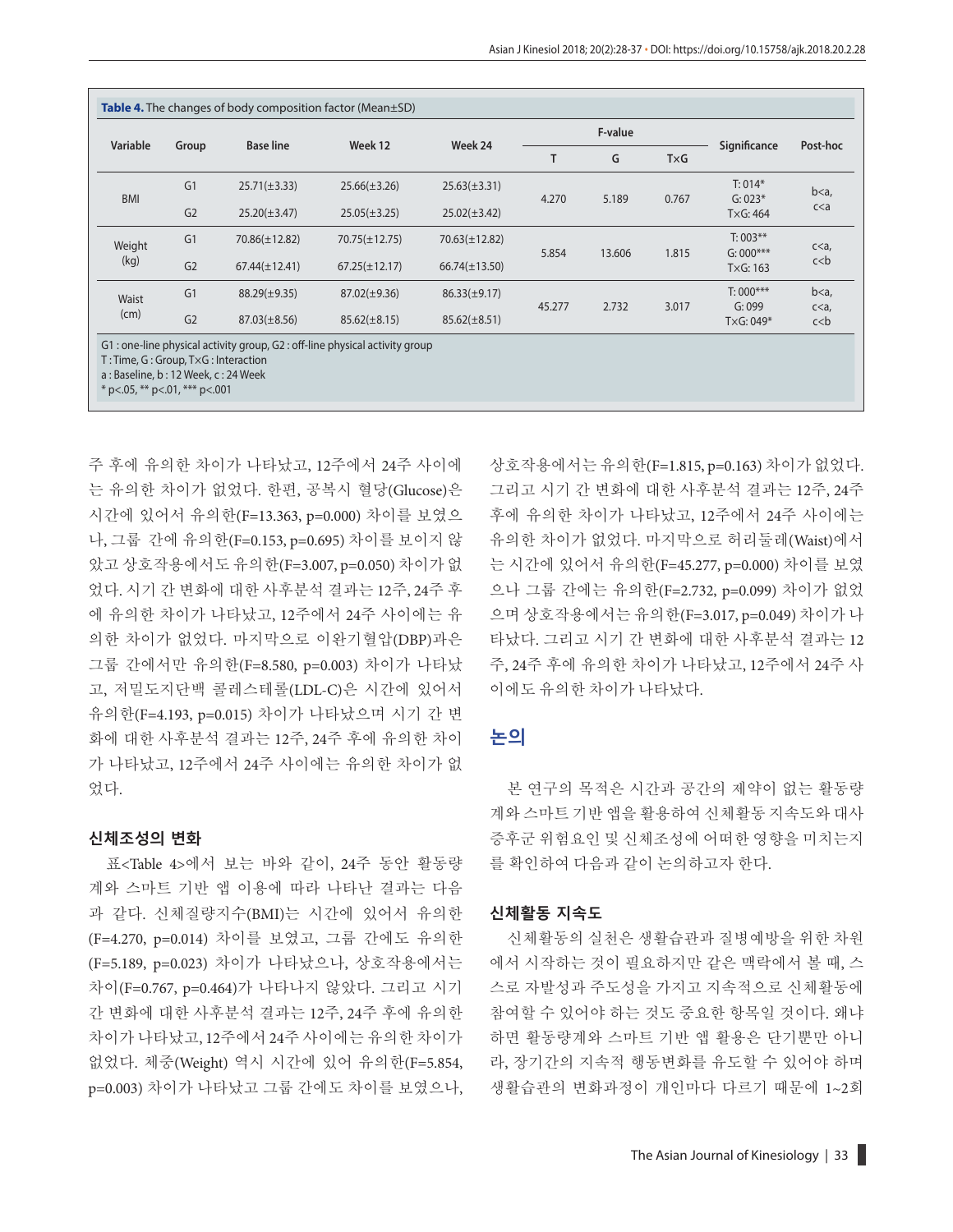의 단발성보다는 반복적인 집중관리를 통하여 행동과 생 활습관의 변화를 가져오도록 해야 하기 때문이다(Verheijden et al, 2008).

2013년 9월 기준으로 활동량계를 보유하고 있는 미국 내 18세 이상 성인을 대상으로 실시한 설문조사 결과에 따르면, 활동량계 사용 6개월 이후 약 30%가 사용을 중단 하였고, 1년 이상 사용하는 경우는 50% 미만으로 나타났 다(Han, 2016). 따라서 활동량계와 스마트 기반 앱을 활용 하여 개인 신체활동 지속 여부를 확인하는 것은 참여자 의 생활습관 및 건강관리의 효과를 확인할 수 있는 중요 한 항목이라고 볼 수 있다(Kim et al, 2011). 본 연구에서 24 주 동안 규칙적인 신체활동 실천을 유지하기 위하여 활 동량계와 스마트 기반 앱 활용 후, 남자는 46명(9.35%)의 탈락자를 제외한 90.65%의 지속도를 보였고, 여자는 43명 (8.63%)의 탈락자를 제외한 91.37%를 보였다. 즉, 남자와 여자 모두 매우 높은 신체활동 지속도를 나타내었고 중간 탈락률도 낮았다. 이는 Lee et al.(2015)이 보고한 스마트 기 반 앱 형태의 관리에서 연령층의 차이는 있지만 운동지속 도가 높게 나타난 결과와 일치하였으며 선행연구보다도 더 높은 지속도가 나타났다. 이처럼 남녀에게서 90% 이상 의 높은 지속도를 보인 것은 활동량계와 앱을 통해 개인 별 맞춤형 상담 및 일일 활동목표 제공, 그리고 걷기뿐만 아니라, 자신이 하고 싶은 운동을 수행하고 입력할 수 있 게 함으로써, 스스로 바람직한 신체활동 습관을 갖도록 유도한 방법이 효과적이었다고 생각된다.

또한 본 연구에서 언급하지는 않았지만, 영양학적 측 면에서 식사일기를 기록하게 하여 자신의 일일 섭취 칼 로리를 확인하게 한 부분도 영향을 미쳤을 것으로 생각 된다. 이 부분에 대해서는 후속 추적연구가 이루어져야 할 것이다.

한편 중간에 탈락한 대상자들은 활동량계의 "데이터 가 정확한가?", "페어링이 잘 안된다.", 그리고 앱 구 성도가 "한 눈에 안 들어온다."등의 다양한 이유를 제 기하였다. 즉 사용자 인터페이스(user interface; UI)의 난 이도와 데이터 검증 및 건강에 대한 관심을 증가시키는 맞춤형 콘텐츠가 부족한 점 등이 탈락의 원인으로 보여 진다. 따라서 추후에는 대상자들의 신체활동 참여를 지 속시키기 위해서 무분별한 프로그램 개발 이전에 대상자 에 맞는 화면구성과 재미, 그리고 개인 맞춤형 건강정보 제공을 위한 콘텐츠 개발에 대한 연구가 선행되어야 할 것이다.

#### **대사증후군 위험요인**

대사증후군 위험요인은 심혈관계 질환 발생 위험성 이 건강인과 비교하여 2배 이상 높고 당뇨 발생 위험성은 3.5~5배 이상 높기 때문에, 예방을 위한 관리의 중요성이 부각되고 있고(Lee et al, 2015), 여러 관리방법 중에서 운동 이나 신체활동의 실천이 매우 밀접한 관계가 있으며 특 히, 운동 중에서 복합운동을 권장하고 있다(Ochner et al, 2007).

본 연구에서 규칙적인 신체활동을 동반한 활동량계와 스마트 기반 앱 이용이 총 콜레스테롤, 중성지방, 공복혈 당, 수축기혈압에서 긍정적인 결과가 나타났다. 이 결과 는 Oh et al.(2014)이 대사증후군을 가진 중년여성 23명에 게 10주간 고정식 자전거운동과 저항운동으로 수축기혈 압에서 긍정적인 결과를 보인 것과 동일한 결과이다. 그 리고 Kim(2015)이 규칙적인 걷기 참여가 비참여보다 중 성지방에서 유의하게 감소되었다고 보고한 결과와도 일 치하고, Kang & Park(2012)이 고혈압, 당뇨, 이상지질혈증 등 대사관련 질환의 위험성이 규칙적인 신체활동으로 긍 정적인 효과를 보고한 결과와도 동일한 결과를 보였다. 이러한 사실은 운동이나 신체활동이 심장기능의 증가와 혈관기능의 개선 및 스트레스 감소로 혈압에 긍정적인 영 향을 미친것으로 보여진다(Kwon et al, 2012). 또한 Kwon et al.(2012)은 신체활동량의 증가가 대사증후군 위험요인과 발생 위험율을 낮추었다고 보고하였는데, 본 연구에서도 최초 주간 활동목표를 60-70%의 강도에서 실시해서 점증 적으로 활동목표를 증가시킨 것이 총 콜레스테롤, 중성 지방, 공복혈당, 수축기혈압에 긍정적으로 나타난 것이 라 생각된다.

한편, 사후검증 결과 고밀도지단백 콜레스테롤과 이 완기혈압을 제외한 대부분의 변인에서 12주후, 24주 후에 유의한 차이가 나타났으나, 12주에서 24주 사이에는 유의 한 차이가 나타나지 않았다. 그래서 추후 연구에서는 12 주 이후에 적극적인 참여 동기유발을 위한 전략적 방안 이 필요하다고 생각한다. 또한, 규칙적인 운동으로 고밀 도지단백 콜레스테롤이 유의하게 증가하였다는 선행연 구(Cho & Kim, 2012)와 달리, 본 연구에서는 유의한 효과 가 나타나지 않았다. 이는 저항운동을 포함한 복합운동보 다는 유산소성 위주의 신체활동이 비율적으로 높았기 때 문으로 생각된다. 그러므로 향후에는 건강관리 활동 유 형과 형태 및 성별 간의 관찰을 통하여 대사증후군 위험 요인에 어떠한 변화가 있는지를 알아보는 연구가 진행되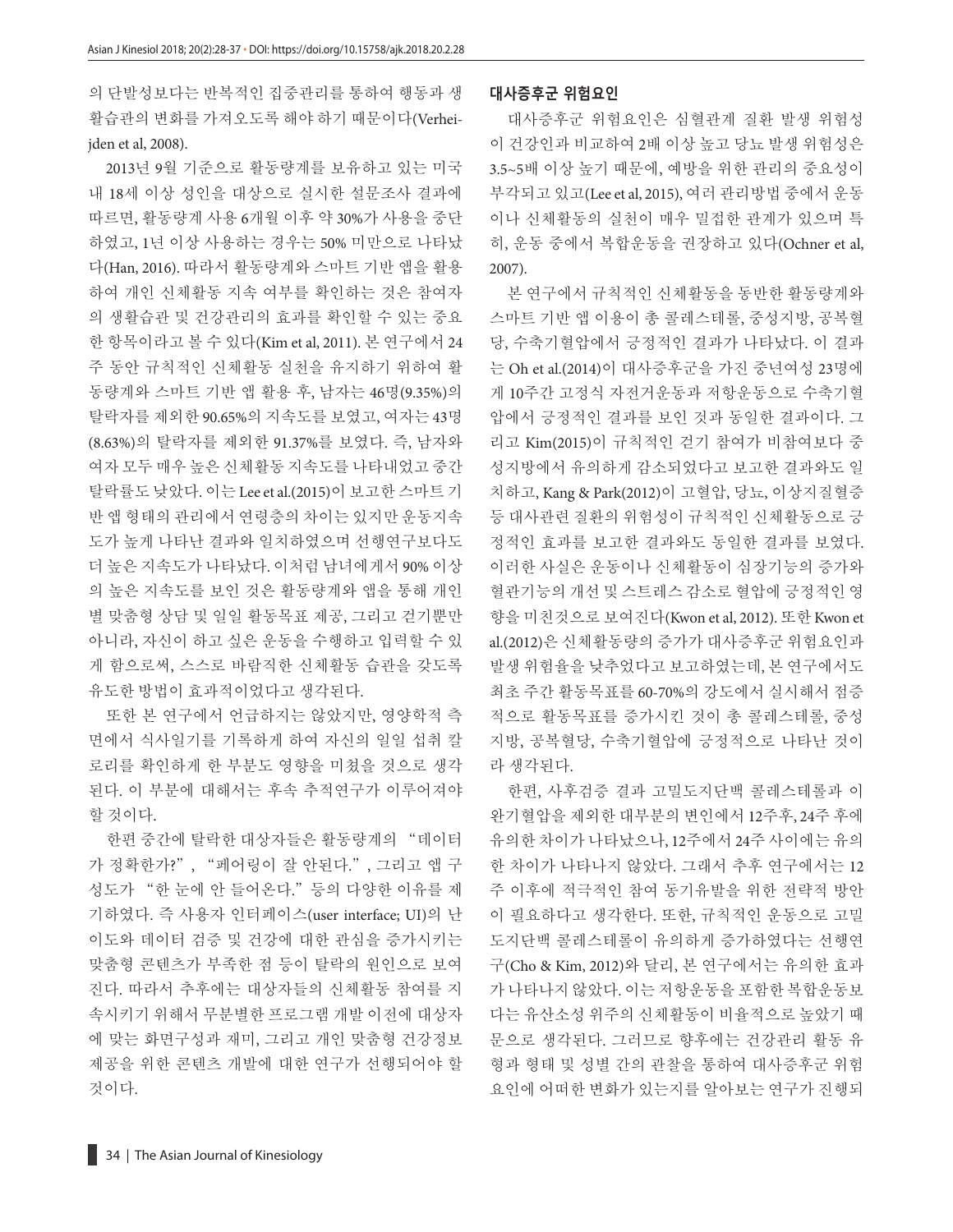어야 할 것이다.

#### **신체조성**

본 연구에서 24주 동안 규칙적인 신체활동과 활동량계 와 스마트 기반 앱을 활용했을 때, 허리둘레, 체중, 신체질 량지수에서 긍정적인 결과가 나타났다. 이러한 결과는 신 체활동 지속도가 높았기 때문에 오프라인에서 적극적인 운동이 체중과 허리둘레 감소에 긍정적인 영향을 미친 다 양한 선행 연구결과와 일치하였다(Sijie et al., 2012). 그리 고 규칙적인 유산소 운동이 체중을 감소시켰다는 연구결 과와도 일치하였다(Kim, 2015; Ko, 2011).

일반적으로 규칙적인 신체활동이 가져다주는 인체 변 화는 직접적인 운동에너지의 충족에 의해서 발생되기보 다는 기초대사량을 증가시켜 에너지 소비량의 증가가 나 타나기 때문인데(Lazzer et al., 2011; Tompkins et al., 2011), 본 연구도 유산소성 운동과 적은 비율이지만 저항성 운동 으로 에너지 소비율을 자극시킴으로써 보다 긍정적인 신 체구성의 변화를 이끌어낸 것으로 생각된다. 또한, 사후 검증 결과 허리둘레에서는 12주후, 24주후, 그리고 12주 와 24주 사이에서 모두 유의한 차이를 보였으나, 신체질 량지수와 체중에서는 12주와 24주 사이에 유의한 차이가 없었기 때문에 대사증후군 위험요인과 같은 맥락에서 전 략이 필요하다. 그러므로 활동량계와 스마트 기반 앱을 통한 자발적인 운동량(유산소적 신체활동과 저항성 운 동)과 신체구성 변화에 대한 후속연구로 진행되어야 할 것으로 생각된다.

마지막으로 본 연구는 실험군과 대조군의 표본수 차이 가 크기 때문에, 연구결과의 표준화 부분을 평가하는데 제한점이 있다. 그러므로 향후에는 집단의 형평성을 포 함하고 나아가 서비스 종료시점(24주) 이후에 대상자의 건강상태와 신체활동 실천에 대한 추적관찰을 통하여 예 방적 차원의 건강관리 방안을 모색하는 정책적 연구가 필 요하다.

## **결론**

본 연구에서 수행된 활동량계와 스마트 기반 앱 적용 은 신체활동 지속도, 대사증후군 위험요인, 신체조성 변 인들에 긍정적인 효과가 있는 것으로 나타났다. 따라서 중장년층의 건강유지와 증진을 위한 매우 적합한 방법이 라고 볼 수 있다.

그러므로 지역 보건소에서는 주민들이 규칙적인 신체 활동에 참여하도록 유도하는 새로운 전략으로 활용할 수 있을 것으로 생각된다.

### **Conflicts of Interest**

The authors declare no conflict of interest.

#### **References**

- American College of Sports Medicine. (2006). Guidelines for exercise testing and prescription(7th ed.). Williams & Wilkins.
- Ainsworth, B. E., Haskell, W. L., Whitt, M. C., Irwin, M. L., Swartz, A. M., Strath, S. J., O'Brien, W. L., Bassett, D. R. Jr., Schmitz, K. H., Emplaincourt, P. O., Jacobs, D. R. Jr., & Leon, A. S. (2000). Compendium of physical activities: an update of activity codes and MET intensities. Medicine and Science in Sports and Exercise, 32(9), 498-504.
- Carron, A. V., Hausenblas, H. A. & Estabrooks, P. A. (2003). The psychology of physical activity. McGraw-Hill Companies.
- Cho, H. C. & Kim, J. S. (2012). The effects of the complex exercise on body composition, activity fitness and cardiovascular disease risk factors in abdominal obese middle-aged women. Journal of Sport and Leisure Studies, 50(2), 957-967.
- Gwon, O. S. & Rhee, E. (2014). The relation of physical activity volume by lifecorder and fitness in primary school student -comparison with Japanese students. The Journal of Korean Society for Child Education, 23(2), 25-37.
- Han, A. R. (2016). Effects of mobile healthcare application use and SMS/MMS as physical activity intervention on the levels of physical activity, (Master's thesis). Yonsei university, Seoul, Republic of Korea.
- Health insurance review & assessment service. (2016). Health Insurance Statistics Chronology 2015.
- Jung, A. R., Song, S. J., Lim, S. Y., Lee, J. H., Choi, Y. H., & Yoon, K. H. (2016). Study on preference of activity tracker of child and adolescent. Journal of Korea Society for Well-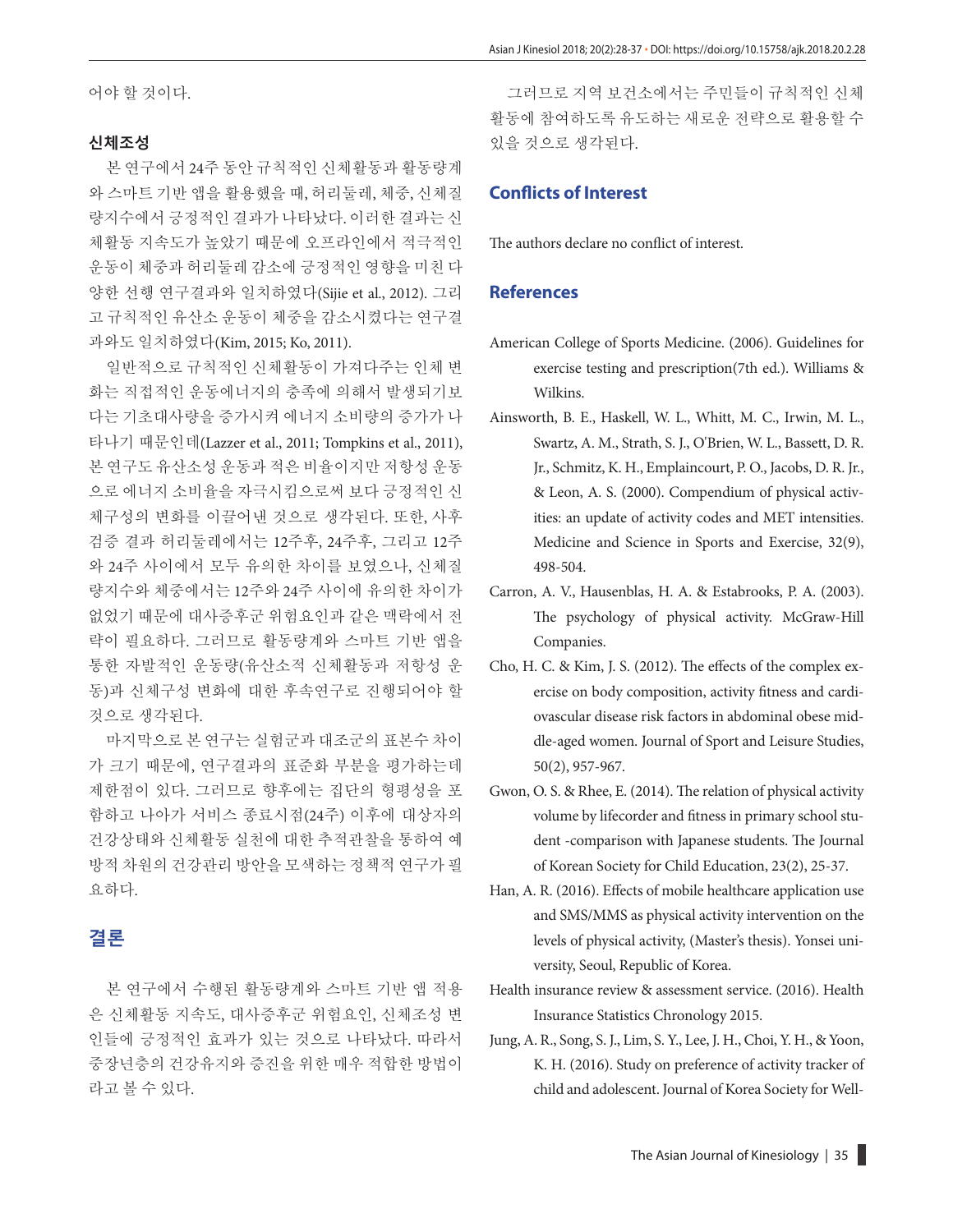ness, 11(3), 471-483.

- Jung, T. D., Lee, W., Choi, S., & Min, W. K. (2013). Performance evaluation of the LABGEO PT10. Journal of Laboratory Medicine and Quality Assurance, 35, 70-80.
- Kang, S. Y, & Park, J. H. (2012). Study on physical activity level and blood lipid in intellectual disabled children. The Korean Journal of Physical Education, 51(1), 487-493.
- Kannel W. B., D'Agostino, R. B., & Cobb, J. L. (1996). Effect of weight on cardiovascular disease. The American Journal of Clinical Nutrition, 63(3 suppl), 419S-422S.
- Karvonen, M., Kentala, K., & Mustala, O. (1957). The effects of training in heart rate. Annales Medicine.
- Kim, D. I. (2015). Relationships between walking, body mass index, and risk factors of metabolic syndrome among Korean adults: Data from the fifth Korea national health and nutrition Examination survey (2010-2012). Journal of Obesity and Metabolic Syndrome, 24(2), 108-115.
- Kim, D. J., Kim, K. H., & Lee, H. J. (2011). The effect of webbased self-health management program on adherence, body composition, flexibility and pulse efficiency index in high school students. Kinesiology, 13(2), 21-31.
- Kim, D. J., Kim, I. K., Oh, Y. S., & Shin, Y. J. (2010). Development of web-based personal exercise prescription system for health management. Kinesiology, 12(1), 73-82.
- Kim, H. & Lee, S. K. (2012). Effects of an individual health counseling program for community: Health one-stop service program. Korean journal of health education and promotion, 29(2), 13-21.
- Kim, H. K. (2012). The Effects of smart phone application to Increase physical activity among university students, (Master's thesis), Seoul national university, Seoul, Republic of Korea.
- Kim, S. H. (2015). Development and searching of physical activity continuity measurement scale(PACMS) for korean elderly women using Rasche rating scale model. Journal of Korean Physical Education Association for Girls and Women, 29(4), 265-280.
- Korea Health Promotion Institute (2016). Result report to public health center mobile healthcare model development and demonstration.
- Kwon, H. J. & Sun, S. O. (2012). The effects of combined excer-

cise program on health related fitness and risk factors related to metabolic syndrome in severely obese women. Journal of Korean Physical Education Association for Girls and Women, 26(2), 1-13.

- Lazzer, S., Lafortuna, C., Busti, C., Galli, R., Agosti, F., & Sartorio, A. (2011). Effects of lowand high-intensity exercise training on body composition and substrate metabolism in obese adolescents. Journal of Endocrinology Investigation, 34(1), 45-52.
- Lee, G. A., Choi, H. Y., & Yang, S. J. (2015). Effects of dietary and physical activity interventions on metabolic syndrome - A meta-analysis. Korean Society of Nursing Science, 45(4), 483-494.
- Lee, W. K., Jung, C. K., Lee, B. K., & Yoon, P. K. (2015). A plan of self-health management program on elementary school obesity students. The Korean Journal of Elementary Physical Education, 20(4), 161-171.
- Ministry of Health and Welfare. (2013). People health statistics 2013.
- Ministry of Science, ICT and Future Planning. (2017). Number current state of wireless communications service.
- Myers, J., Gullestad, L., Bellin, D., Ross, H., Vagelos, R., & Fowler, M. (2003). Physical activity patterns and exercise performance in cardiac transplant recipients. Journal of Cardiopulmonary Rehabilitation. 23(2), 100-106.
- Ochner, C. N., Geliebter, A., Bauer, C. L., & Hashim, S. A. (2007). Effects of strength and aerobic training on metabolic syndrome, insulin and testosterone levels in dieting obese subjects. Appetite, 49(1), 272-341.
- Oh, S. I., Hwang, Y. S., & Rhyu, M. J. (2014). Effcts of 10 Weeks combined exercise on metabolic syndrome related factor and inflammatory factors of obese women. Kinesiology, 16(3), 87-96.
- OECD(2012). Health Care Quality Review: Korea, OECD 2012.
- Orzano, A. J. & Scott, J. G. (2004). Diagnosis and treatment of obesity in adults: an applied evidencebased review. The Journal of the American Board of Family Practice, 17(5), 359-69.
- Sijie, T., Hainai, Y., Fengying, Y., & Jianxiong, W. (2012). High intensity interval exercise training in overweight young